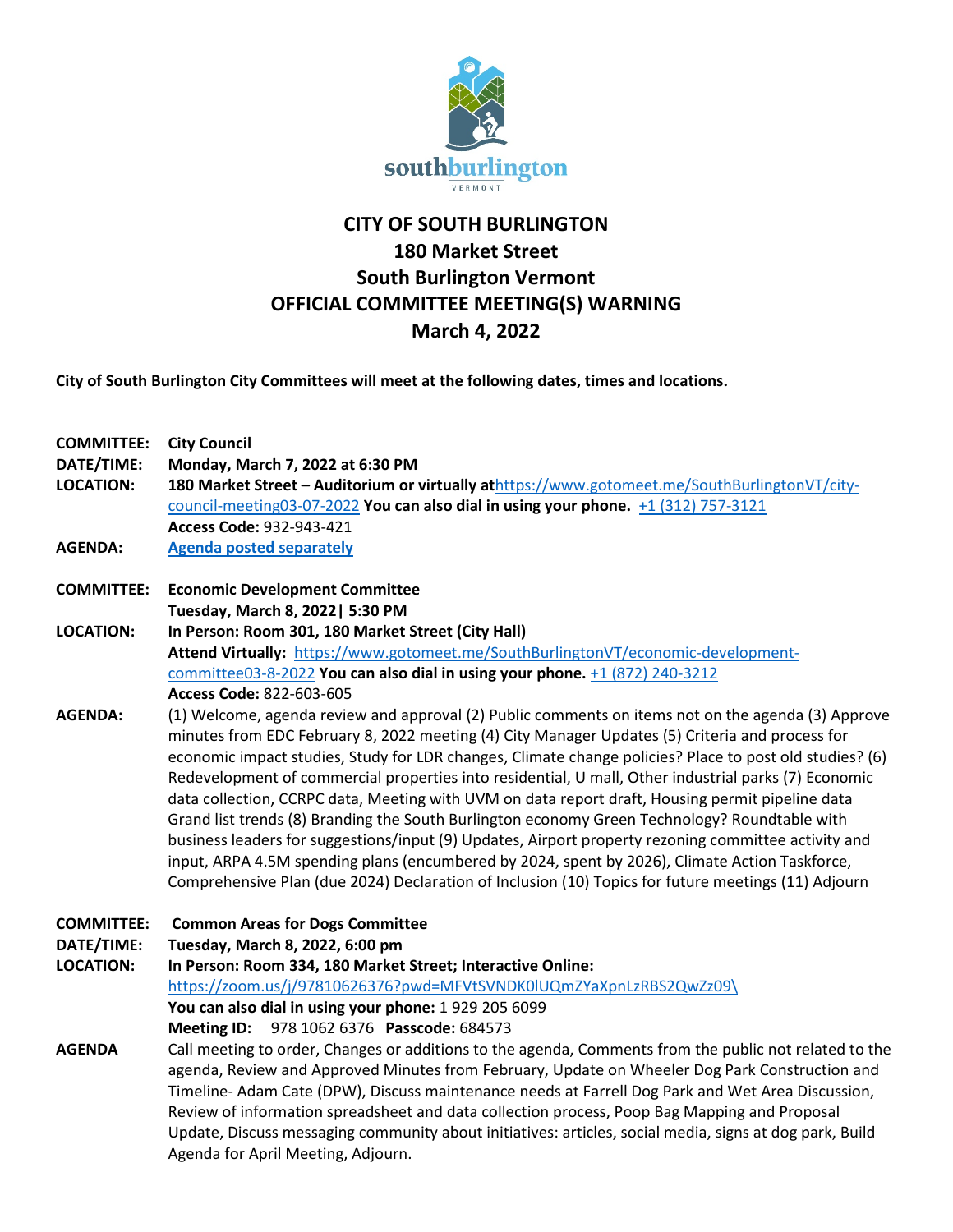## **COMMITTEE: Planning Commission**

**DATE/TIME: Tuesday, March 8, 2022, 7:00 pm**

**LOCATION: In Person: City Hall Auditorium, 180 Market Street; Interactive Online: [https://zoom.us/j/99698009286;](https://zoom.us/j/99698009286) Telephone: (929) 205 6099; Meeting ID: 996 9800 9286**

**AGENDA:** (1) Agenda: Additions, deletions or changes in order of agenda items; (2) Open to the public for items not related to the agenda; (3) Announcements and staff report; (4) Commissioners' Reports from Committees; (5) Official Map: Review proposed updates to Citywide Official Map and possible action to approved Planning Commission Report and warn public hearing on proposed amendments: OM-22-01: Add bike/pedestrian connections between planned I-89 bike/pedestrian bridge and Dorset Street, Williston Road, and Quarry Hill Road; (6) Discussion of possible use of ARPA funds; (7) Begin 2024 Comprehensive Plan process: discussion of areas of focus and update for 2024; (8) Consider street name requests for the O'Brien Eastview Neighborhood; (9) Meeting Minutes: January 11, 2022; January 25, 2022; (10) Other Business: Notice of Shelburne Selectboard on Interim Zoning Amendment; (11) Adjourn

## **COMMITTEE: ENERGY COMMITTEE**

## **DATE/TIME: Wednesday, March 9, 2022 | 6:30 PM**

**LOCATION: South Burlington City Hall, 180 Market Street, Room 201;** 

**Online:** [https://meet.goto.com/SouthBurlingtonVT/ec20220309;](https://meet.goto.com/SouthBurlingtonVT/ec20220309) via Phone: +1 (872) 240-3412 Access Code: 245-688-973

- **AGENDA:** Convene meeting, select scribe, review agenda; Comments and questions from the public not related to the agenda; Review and approve February 9th meeting minutes; Energy Committee membership & interview timeline; FY2023 Work Plan – progress review for initiatives; Updates on Ongoing Activities, Website / Facebook, SBHS solar bike shelter, Intern search process for potential capstone project(s), CAP Task Force, State-level updates - VCC CAP, Comprehensive Energy Plan, Municipal Fuel Switching Grant Program, POWER-D.city / Dude Solutions software, Municipal Energy Projects & Revolving Fund – community engagement, Announcements about Upcoming Events / Activities, Adjourn meeting
- **COMMITTEE: Bicycle and Pedestrian Committee – Special Public Meeting: Bike/Ped Connections, Queen City Park Rd & Austin Dr.**

**DATE/TIME: Wednesday, March 9, 2022; 5:30 PM – 6:30 PM**

- **LOCATION: There will be an in-person and virtual option for this portion of the meeting. In-person: City Hall, 180 Market Street, Room 301 Interactive Online Meeting (audio & video):** <https://meet.goto.com/465880661> **By telephone (audio only): 1-872-240-3311; Access Code: 465-880-661**
- **AGENDA:** Special Public Meeting on Opportunities for Bike/Ped Connections along Queen City Park Road and Austin Drive (Review & Discuss draft concepts for bike and pedestrian facilities).
- **COMMITTEE: Bicycle and Pedestrian Committee – Regular Monthly Meeting**
- **DATE/TIME: Wednesday, March 9, 2022; 5:30 PM**
- **LOCATION: Virtual Meeting ONLY (No In-Person Option for the regular meeting) Interactive Online Meeting (audio & video):** <https://meet.goto.com/465880661> **By telephone (audio only): 1-872-240-3311; Access Code: 465-880-661 AGENDA:** Welcome & Virtual Meeting Instructions; Enter Public Meeting: Bike/Ped Connections, Queen City Park
- Rd & Austin Dr; Changes or Additions to the agenda; Comments from the public not related to the agenda; Consideration of minutes; Updates from the City; Bicycle Friendly Community Report Card Review; Updates Ongoing Committee Work; Confirm Next Meeting; Adjourn.

**COMMITTEE: Library Trustees DATE/TIME: Thursday, March 10, 2022, 6:00 pm**